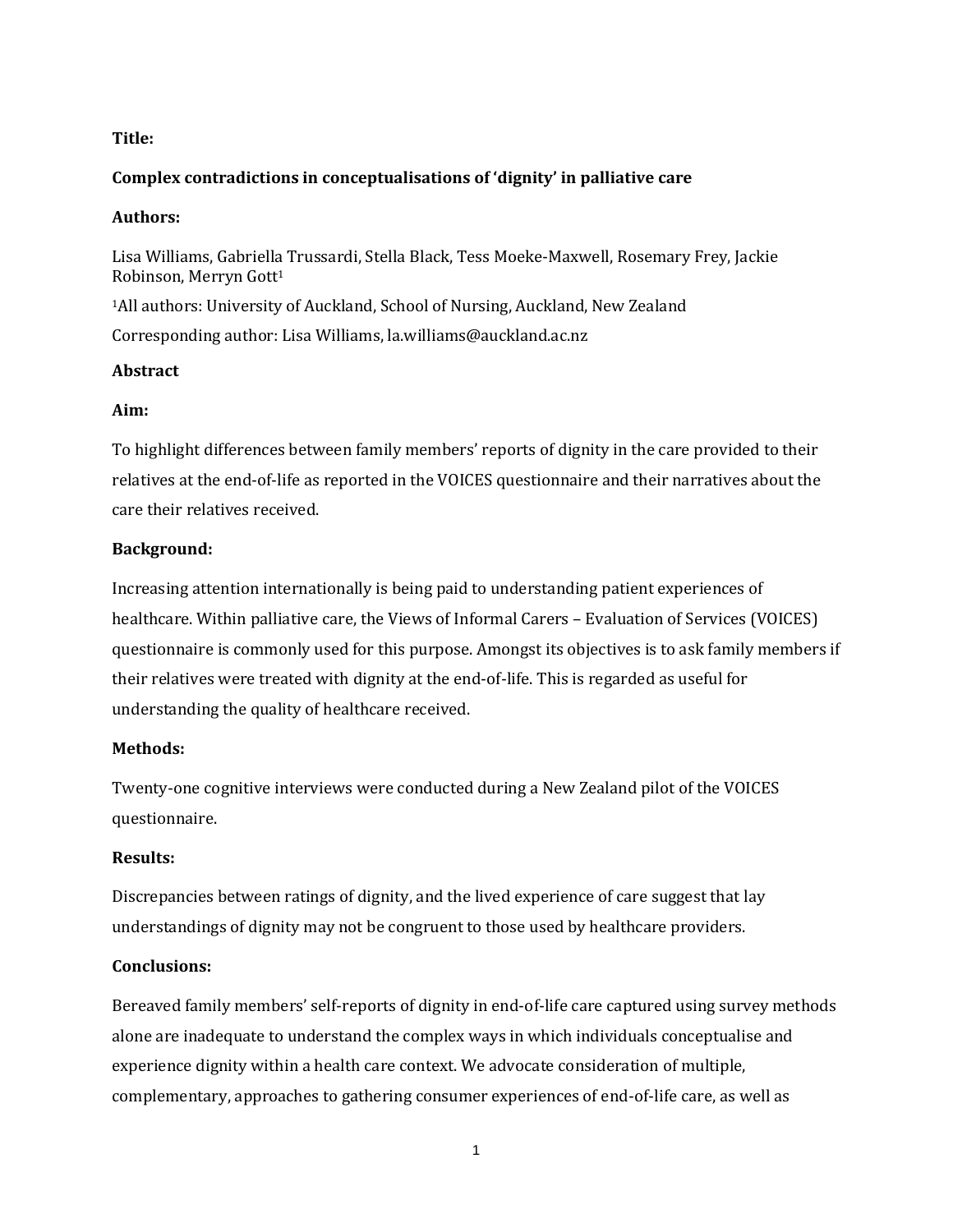research which enables service users to interrogate what dignity in care means within an end-oflife context.

Keywords: Views of Informal Carers – Evaluation of Services (VOICES); Questionnaires; Dignity; Death and Dying; End-of-Life Care; Qualitative Research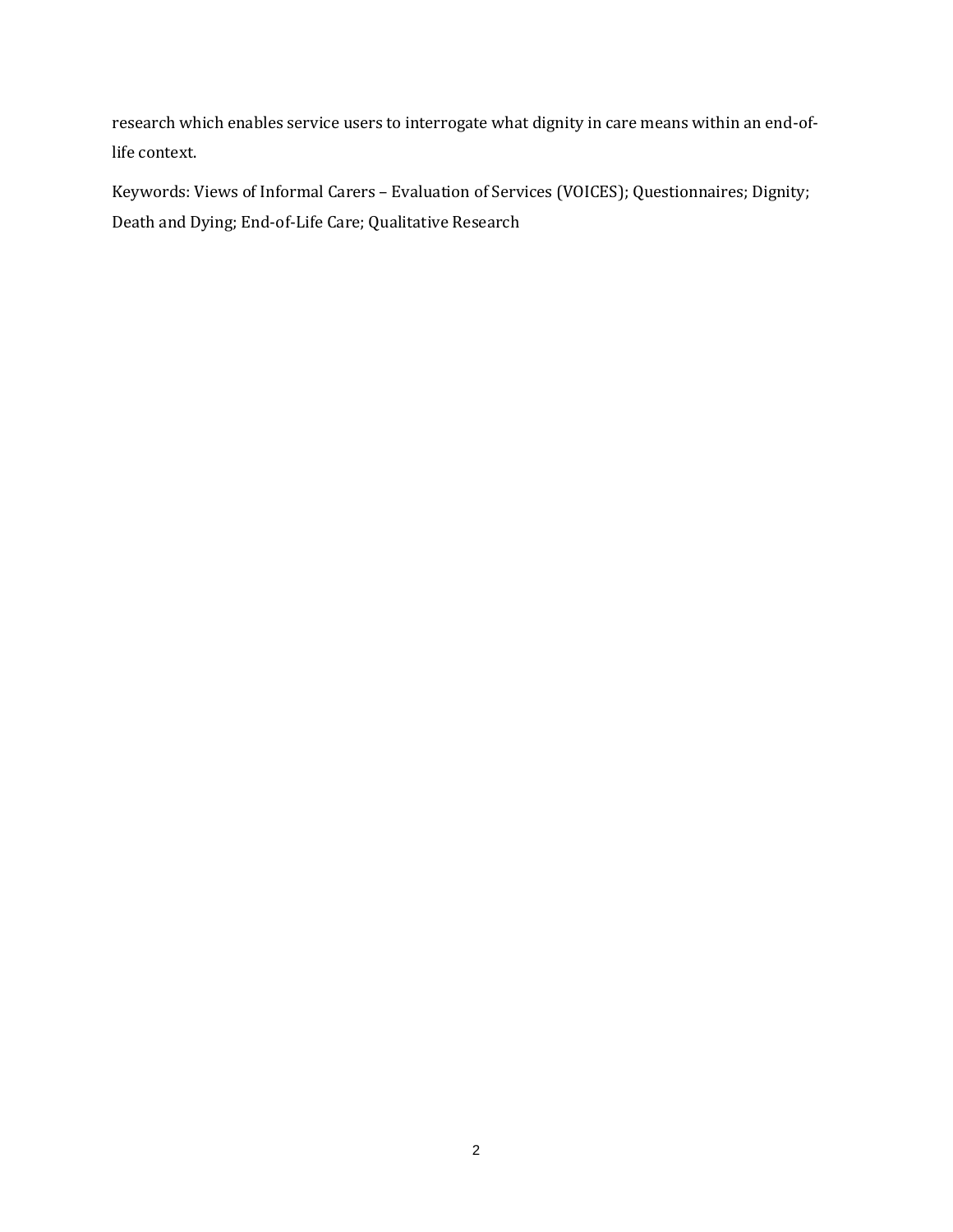#### **Background**

Dignity is regarded as a fundamental tenet of palliative care and enshrined in its very definition. The World Health Organization (WHO) (2011, p.1) describes palliative care as focused on "improving the symptoms, dignity, and quality of life of people approaching the end of their lives." However, whilst dignity "is embedded in many documents and papers" such as this one, "it is rarely defined" (Baillie 2008, p.25). Kennedy (2016, p.45) argues that although there is agreement dignity is a universal need and "fundamental to the wellbeing of every individual in all societies," its practical meaning "remains complex and unclear because it is a multidimensional concept."

Anderberg et al. (2007, p. 635) provide an overarching, and highly cited, definition:

Dignity may be defined as a concept that relates to basic humanity. Dignity consists of inherent and external dimensions, which are common for all humans and at the same time are unique for each person.

This emphasis on the uniqueness of individual conceptualisations of dignity points to a need to understand it as a socially constructed phenomenon, which Street and Kissane (2001) posit. In a similar vein, Trussardi and Gott (2015) frame dignity as a shared co-construction that is defined within the context of relationships and which takes on different meanings according to social and historical contexts. Indeed, it is a challenge to describe dignity as comprising any one set of characteristics.

However, despite these complexities of definition, dignity is still considered to be the foundation of good patient care (Kennedy 2016) and central to a patient-centered approach (Costantini et al. 2014; Pringle, Johnston and Buchanan 2016). Conversely, the loss of dignity is regarded as detrimental to patient outcomes (van Gennip et al. 2015; Solomon et al. 2016). In essence, patient dignity is framed as an overall outcome of good healthcare practice.

One context within which dignity has assumed particular importance is palliative and end-of-life care where the focus is on maximizing quality, not quantity, of life. It has been identified as a key indicator of good end-of-life practice (Quinn and Thomas 2017) and is mentioned as a goal of endof-life care in palliative care policy internationally (Department of Health UK 2008).

One popular tool used to measure the quality of end-of-life care, which affords key importance to dignity, is the Views of Informal Carers – Evaluation of Services (VOICES) questionnaire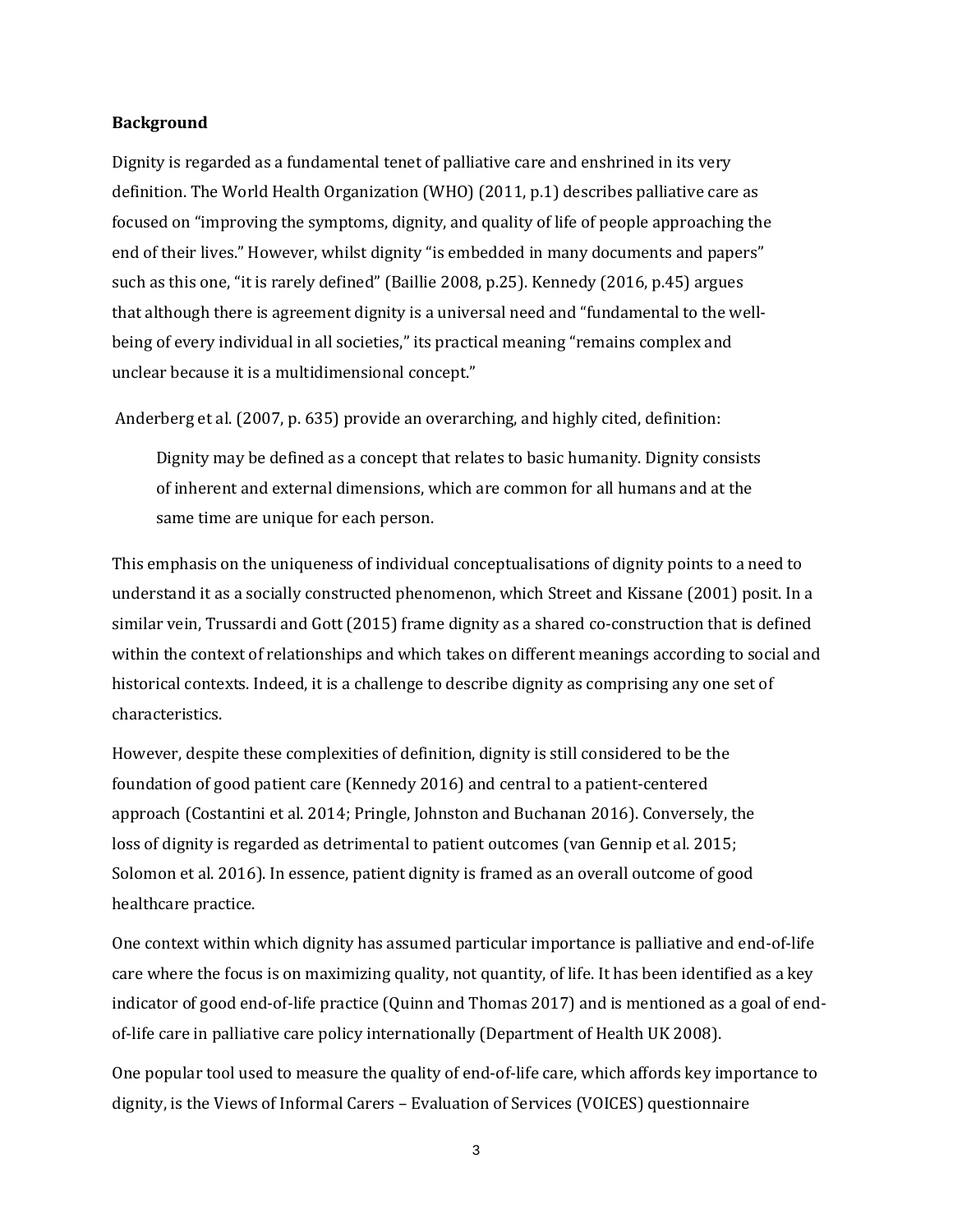(Addington-Hall and McCarthy 1995). VOICES was developed originally in the UK and is now used extensively for research and quality improvement purposes (Hughes et al. 2005; Addington-Hall and O'Callaghan 2009; Costantini et al. 2014; Andersson et al. 2017; Hughes, Seow, et al. 2017). VOICES is typically administered through the post to bereaved relatives. In the UK the questionnaire is addressed to the next-of-kin named on the death certificate. The purpose of VOICES is to collect information about the end-of-life care the recently deceased received in the last three months of life across various settings: hospice, hospital and/or residential care facilities. Specific questions also centre on the care received during the last two days of life. VOICES data has made an important contribution to the research literature, highlighting for example, not only the end-of-life experience of people dying with cancer but other conditions as well. (Addington-Hall and O'Callaghan 2009; Andersson et al. 2017).

Six items about dignity are included within the questionnaire; notably, these are always paired with, and positioned as equivalent to, 'respect.' Data regarding dignity collected from VOICES has supported interesting and important research findings. For example, Costantini et al. (2014, p.14) employed VOICES to evaluate an Italian trial of the Liverpool Care Pathway, noting that a "substantial improvement was . . . observed in the dimension exploring how much the patient was treated with respect, dignity, and kindness." In another example, VOICES was used to compare the quality of hospice in-patient care and hospital care for cancer patients. Respondents to the questionnaire reported their perceptions that the deceased were more than twice as likely always to have been treated with dignity in hospice rather than in a hospital, which the authors correlated to their overall satisfaction with the care they received (Addington-Hall and O'Callaghan 2009).

However, the definitional ambiguity pointed to in the introduction regarding professional understandings of dignity suggests the potential for a mismatch. Conclusions are drawn from quantitative survey data, and underlying understandings of dignity that families rely upon when assessing end-of-life care provision may not agree. Indeed, a discrepancy between the two provided the genesis for the analysis presented in this paper.

#### **Aim**

The purpose of this paper is to explore through a thematic analysis and two case studies how dignity was conceptualised by recently bereaved family members who completed the Views of Informal Carers – Evaluation of Services (VOICES) questionnaire.

#### **Methods**

During the development of a New Zealand version of the VOICES questionnaire, the adapted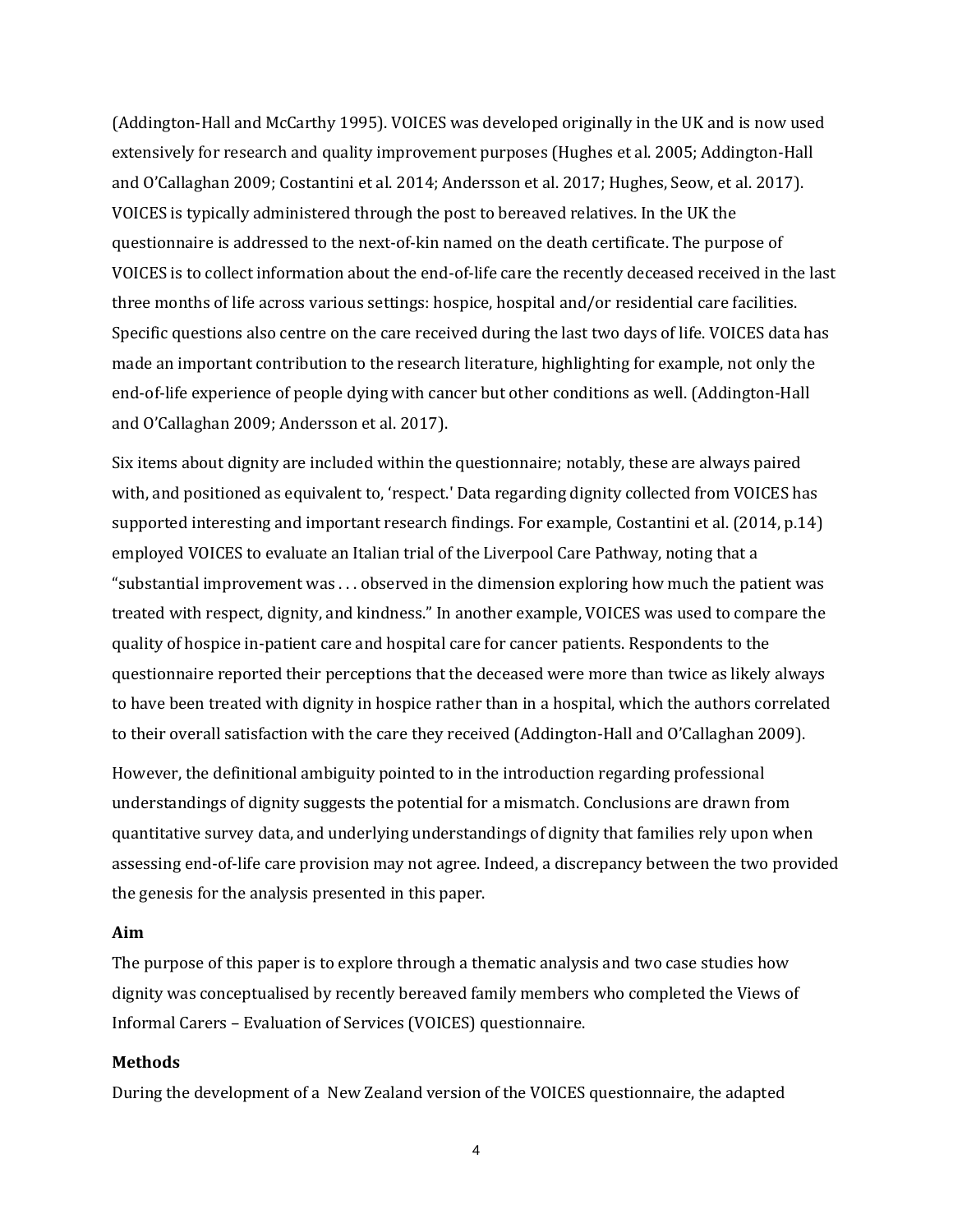version was administered in face-to-face cognitive interviews (Frey et al., 2017). The adaptations were made following consultation with health professionals and included an alteration to the language of some questions to more adequately reflect New Zealand healthcare terminology. The overarching purpose of the VOICES pilot was to examine the acceptability of the adapted NZ VOICES questionnaire to target participants, namely bereaved family and whānau (a Māori term for family, including extended family).

#### *Recruitment and data collection*

Potential participants were identified from a hospital-based specialist palliative care service in one NZ city. Invitation letters were followed up a week later with a telephone call. The contact details of those who indicated an interest in the research were passed to the research team who scheduled interviews. A Māori interviewer, Stella Black (SB), completed interviews with Māori bereaved whānau and Gabriella Trussardi (GT) and Lisa Williams (LW) completed interviews with non-Māori bereaved family members. In total, 21 cognitive interviews were completed with 3 Māori and 18 non-Māori participants (see Table 1 for participant characteristics). Two of the Māori interviews also involved additional whānau. The non-Māori group included three participants who were of Māori descent but had not culturally identified themselves as Māori to the specialist palliative care team, hence the discrepancy in ethnicity totals in Table 1. Table 2 gives an overview of the characteristics of the deceased. The interviews took place in the participants' homes or a place they nominated. All participants were given an information sheet and provided informed written consent. The project received ethics approval from the University of Auckland Human Participants Ethics Committee (UAHPEC 010630) and the District Health Board's Research Office (A+ 5999).

## *Cognitive Interview method*

Cognitive interviewing is an attempt to understand the thought processes of participants when they complete a quantitative survey tool, such as VOICES. The participants' answers are probed and queried in order to explore their interpretation of the questions asked; this information is then used to determine future iterations of the questionnaire. The main techniques in a cognitive interview involve "'think-aloud' interviews, probing questions, and paraphrasing follow-ups" (Singleton and Straits 2001, p. 63).

Regarding questions about dignity, VOICES asks specific ones according to the location in which care could have been delivered, as well as in general for the last two days of life. For care at home, the questions about dignity relate to care delivered by districts nurses and general practitioners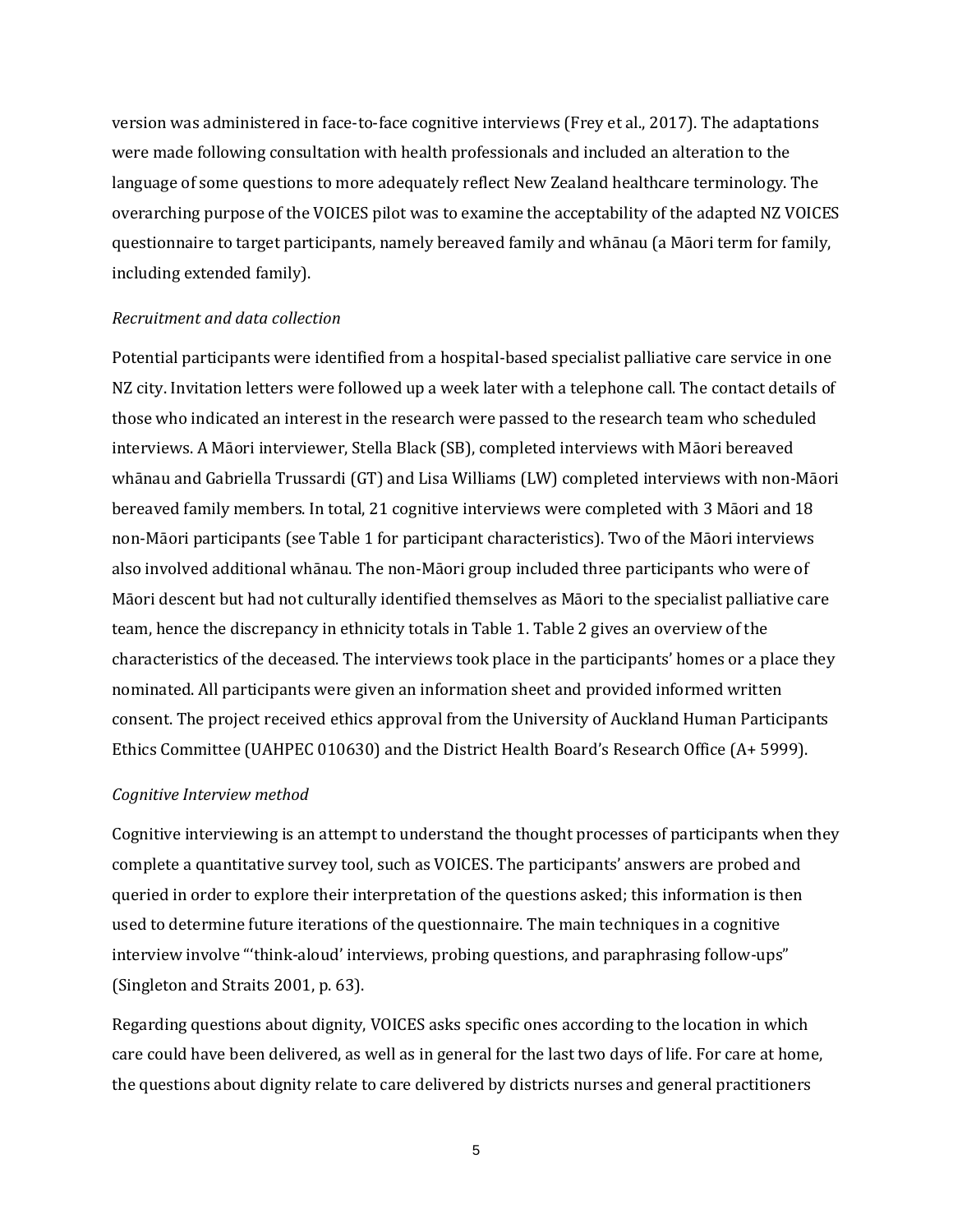(GPs). The question regarding residential care facilities refers more generally to perceptions of staff. For the sections relating to hospice, hospital and the last two days of life, participants are asked to rate both doctors and nurses.

At the start of each interview, the researchers discussed the study information sheets with the participants and obtained their written consent. Participants received a \$30 petrol voucher as a gift of appreciation. The interviews were digitally recorded, and an independent transcriptionist transcribed the sessions verbatim, after signing a confidentiality agreement.

#### *Data analysis*

GT and Merryn Gott (MG) carried out a thematic analysis in order to identify themes relating to participants' views on dignity in the context of their deceased friend or relative's experience with healthcare services at the end-of-life. Braun and Clarke (2006) describe thematic analysis as a useful method for researchers who are approaching their topic with a particular avenue of inquiry in mind as it allows them to narrow their focus by scrutinising particular aspects of the data. Additionally, two case studies were identified to highlight the discrepancies between participants' understanding of dignity, as compared to their reporting of the care and treatment their relative experienced. Case studies differ from thematic analysis and other qualitative research methods in that they allow for an intensive analysis of "a single unit or system bounded by space and time" (Hancock and Algozzine 2017, p.9). Their value lies in their ability to impart in-depth knowledge and understanding of a particular situation or event and the meaning entailed for those involved. (Hancock & Algozzine). Data were input into NVivo 10 to facilitate organisation and coding.

#### **Results**

Responses to the questions about dignity were extremely positive across all settings. Ninety percent (n=18) of participants stated that nurses always treated their relative with dignity and none reported that nurses never treated their loved ones with dignity. Eighty percent  $(n=16)$  of participants stated that doctors always treated their relative with dignity, and only one participant reported that doctors never treated their relative with dignity.

Thematic analyses identified that the discussion generated within the interviews added context regarding participants' views about dignity and helped clarify the reasons informing their responses. In essence, they associated being treated dignity with three attributes: 1) staff displayed tolerance and patience; 2) staff paid attention to patients; and 3) staff carried out personal care tasks. Examples of each of these attributes are outlined below.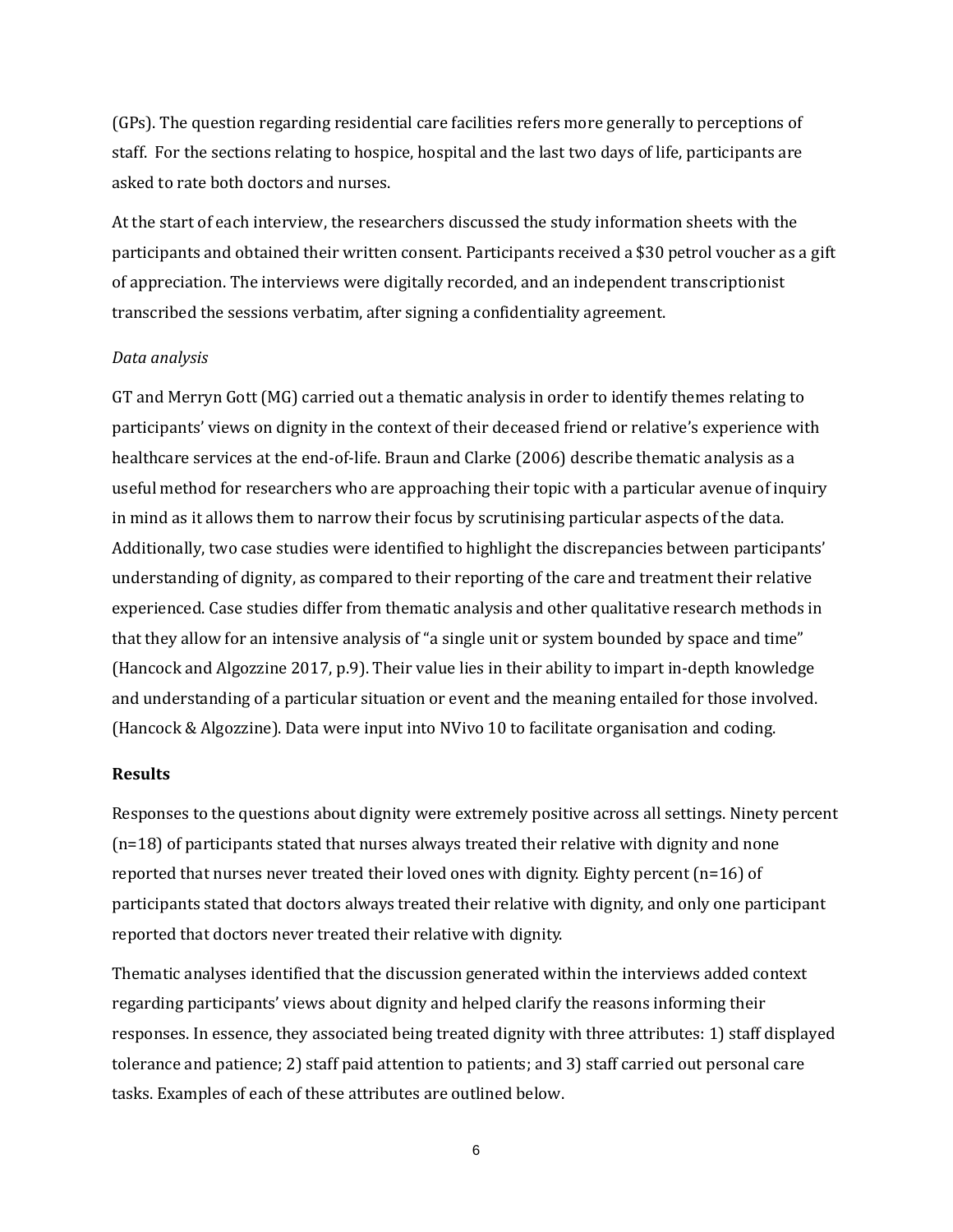#### *1/ Dignity was evident when staff were tolerant and patient*

Some participants regarded staff attitudes as a marker of dignity. For example, the participant quoted below said the care her mother received in hospital from the doctors and nurses was excellent. When questioned further about dignity and how this related to making her "happy with the care they'd given [her] mother," she said:

*She's a little bit, she nags sometimes, so then if they're tolerant, yeah, that would be really. . . She little bit nagged if she wants something like I want to wear these socks, and then quickly she'll change her mind . . . so if they're tolerant, you know, that is what I always wished, yeah.* [Interview 14020]

Views on tolerance as a marker of dignity extended to care received during the last two days of life. For example, members of a Maori whānau regarded positively the doctors' treatment of their older relative because they made allowances for the number of relatives who wished to visit: *"Yeah, they allowed a lot more, 'coz they had moved us into a bigger room, they allowed the whānau to come in."* [Interview 14024]

### 2*/ Dignity was evident when staff attended to the patient*

In addition to tolerance and patience, participants equated paying attention to their ill relative with dignity. The participant quoted below refers to his wife's last admission to hospital before her death. He said:

# *[Interviewer] And when I say respect and dignity, what does that mean to you? What made it –*

## *Checking, checking on her often. [Interview 14019]*

This attention could extend through the dying process. A man talking about his 91-year-old mother's care during her last two days of life while in hospital equated dignity with how a nurse continued to communicate with her although she was in a coma. He said:

*It was quite amazing how a nurse would come and talk to her when there was no one to talk to, you know. She didn't hear; she didn't react. It was very obvious that she was basically on the way out. And they would talk to her, I would say with respect, with dignity. They would say, "[Name], sweetheart can you hear me, [name]? Well, I'll only move you, it'll be a little bit sore but don't worry, we'll help you, let me move your arm, let me move your leg." I wanted to cry when I heard that. [Interview 14021]*

## *3/ Dignity was evident when staff carried out personal care tasks*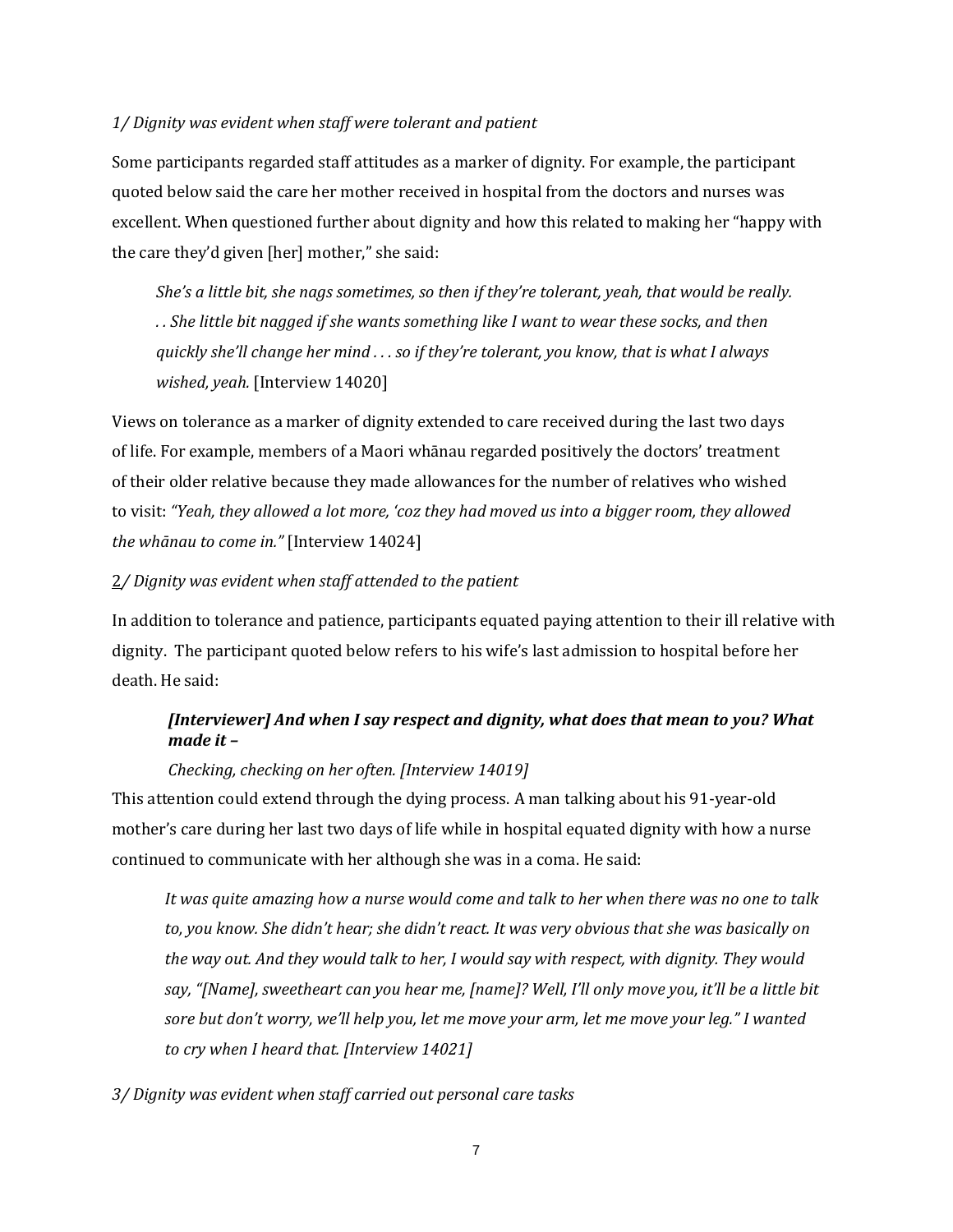The completion of routine nursing tasks was seen as evidence for participants that their relative was being treated with dignity. For example, the following participant commented on the nursing staff's care for her husband during his last days in the hospital as follows:

# *[Interviewer]* **How much of the time was he treated with respect and dignity in the last 2 days of his life?**

*Always. They were very, very good. I mean they turned him . . . They paid attention to his needs; they washed him. Couldn't shower him because he couldn't sit, stand. And they checked his pulse and medication . . . Yeah, they were very, very good, yeah, they turned him and washed him.* [Interview 104018]

## **Case Studies**

The case studies are useful for demonstrating how the narratives the participants shared were at odds with their answers to the questions posed about dignity in the VOICES questionnaire. Indeed, although as noted above most participants reported that their family members were treated with dignity, their stories about their relative's lived experience indicated that these responses belied unhappiness with both the healthcare system and staff attitudes. Ultimately, they reveal discrepancies between academic and professional understandings of dignity and those of family members when reporting on end-of-life care. They also clearly demonstrate that reports of "care provided with dignity and respect" do not necessarily translate into a family member's satisfaction with care received.

## *Case study 1: Mr. B*

Mr. B, 75, was a keen sportsman who remained highly involved with the committee of his local sports club and had been widely acknowledged for his charity work. He was fit and healthy, although overweight, and lived in his own home. He saw his GP regularly and was on blood pressure medication. Mrs. B had recently died; he had spent the year caring for her, first at home, and then in hospice. Within a month of her death, Mr. B had a stroke and was taken by ambulance to the hospital.

During the interview, Mr. B's daughter was highly positive about the care her father had received. Indeed, she rated all items on VOICES relating to being treated with respect and dignity very positively, as exemplified in the following exchange:

## **How much of the time was he treated with respect and dignity?**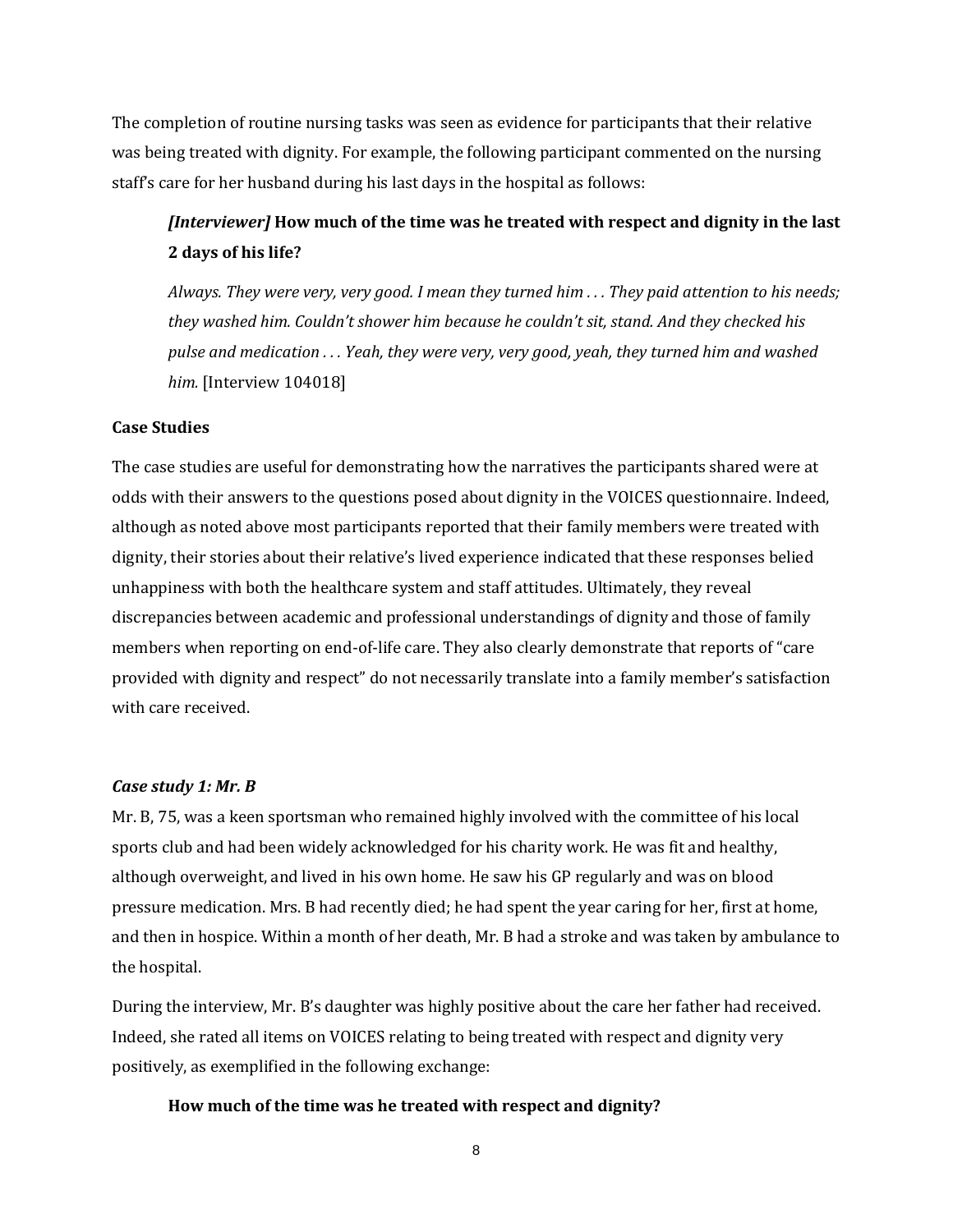*I'd say always.*

#### **Is that for both [nurses and doctors]?**

*Yeah for both. We just had a bit of an issue where they put a feeding tube in without any permission after we'd expressly asked to be consulted about that before they did it.*

However, when the interviewer asked Mr. B's daughter to elaborate, she recounted a story that indicated her father's care received contravened both his and the family's wishes. She explained:

> *They weren't sure [Dad] was going to survive the first 24 hours, although they didn't tell us that. . . . His scans just showed the extent to the damage that had been done to his brain, and they said the likelihood of him making much of a recovery was very slim . . . He couldn't speak, he was paralysed down his right side. He did seem, obviously he did understand what was going on, but yeah he was pretty miserable.*

*We'd actually had a conversation on Christmas Eve, and he'd talked with his friends, and we knew that Dad didn't want to end up sitting in a rest home being able to do nothing for himself. That was his worst fear.*

*So we expressly said we want to be involved in any decisions that [the doctors] make. And we'd had conversations with the [doctor] about the possibility of a feeding tube because he couldn't swallow. And we wanted to be involved in that decision.*

With little likelihood of recovery, Mr. B made a decision to refuse treatment. His daughter said:

*He wasn't in a lot of pain I don't think. So they were giving him Panadol and stuff, but he sort of tried to reject quite a lot of it . . . Dad managed to convey to the doctors that he wasn't going to eat anymore. And they let him do that . . . They offered him food every day which was fine, and he would have a teaspoon of ice-cream and chuck everything away . . . choosing to stop eating was I think a pretty strong thing to do. Well, when he said he wasn't going to eat the doctors said, "Well, you understand the outcome is that you'll die." So, yeah.*

However, when Mr. B's children arrived at the hospital to visit him one day, he had been given a feeding tube. Mr. B's daughter recalled: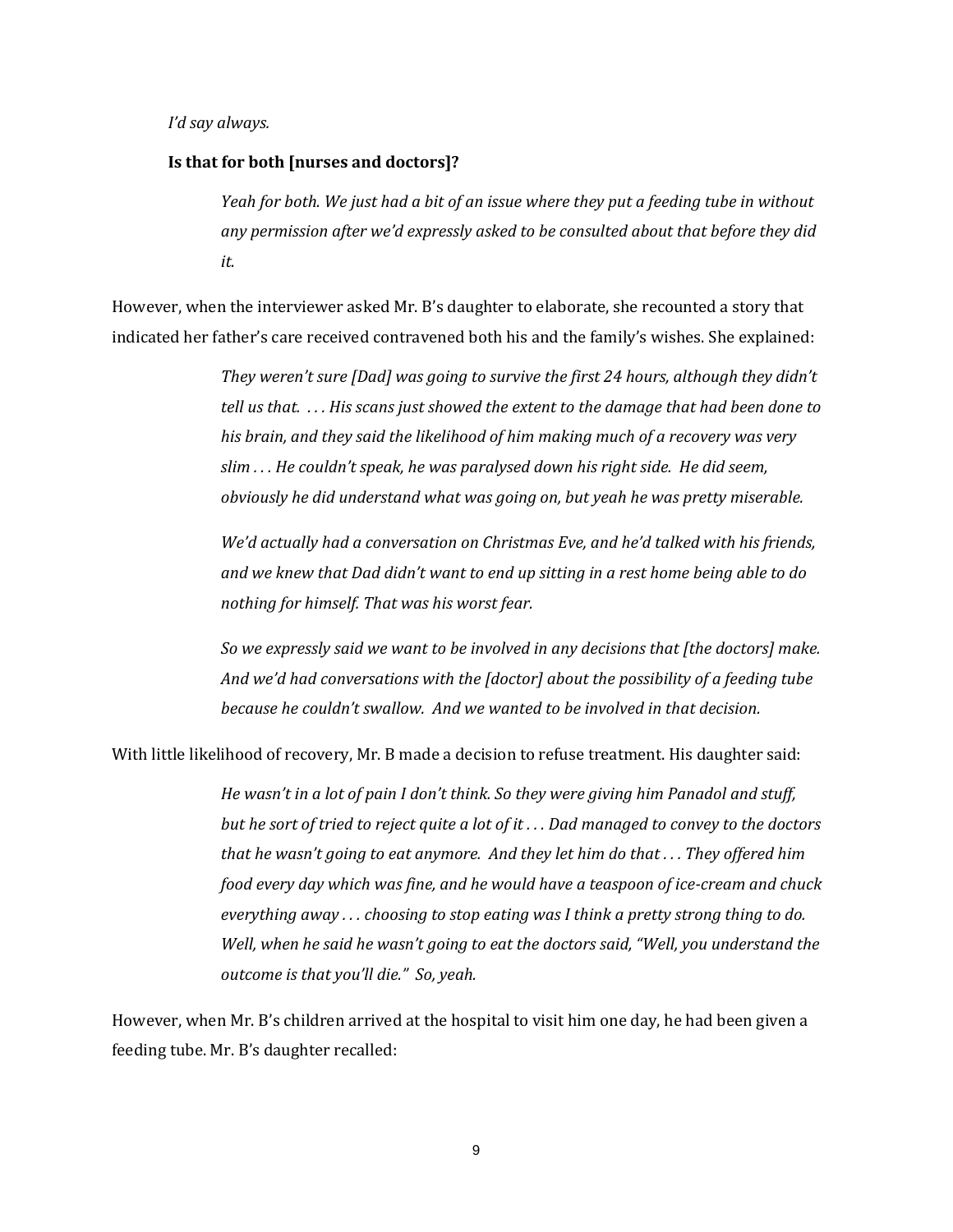*They went ahead and did it without involving us in that . . . Listening to what the family has to say is, I think, really important. I think they're the ones that know people the best. And even, I mean like we said to the [specialist], "If this was you, what would you want?" And he said, "I wouldn't want a feeding tube, if it was me," so they understand. I guess there's that side that doctors have got to save people, but then I think they also really need to balance that with what life's going to be like. If they do save them, it's not necessarily always the best thing. You know, we say we wouldn't put our pets through what we put people through.* 

*The doctor . . . took the blame for it, but we are fairly certain it was the nutritionist who sort of said she wanted it done. I don't know; I'm sort of surmising, you know, I'm guessing what went on. But we're fairly sure that she was adamant that he should have it. And I guess, I mean it's understandable I guess. I mean they're up there to save lives, that's what they do. But my brother and I, we knew what Dad would want. And yeah it was really tough, it was really tough. But he made the decision himself in the end, but yeah she kind of, I think she went over our heads, and almost over the doctors' heads and organised for it to happen. And then, as I say, the [doctor] took the blame himself, said that he'd given permission without thinking about it, you know, he'd sort of not taken into account what we had discussed. Yeah, and so she did it anyway.*

His daughter confronted the care team about the feeding tube: "We had a meeting about it, and they actually removed it."

Mr. B spent two weeks in the ward, before being transferred to the geriatric ward. He continued to refuse nutrition. He died twenty-two days after his stroke.

#### *Case study 2: Mrs. C*

Mrs. C, aged 70, lived with her second husband. They travelled extensively, and when based at home they enjoyed spending time with Mrs. C's children and grandchildren from her first marriage, who lived nearby.

After a private MRI scan showed abnormalities in the spine and head Mrs. C was urgently referred to the specialist at Hospital X. A bone biopsy was carried out, but the test was inconclusive. Mrs. C's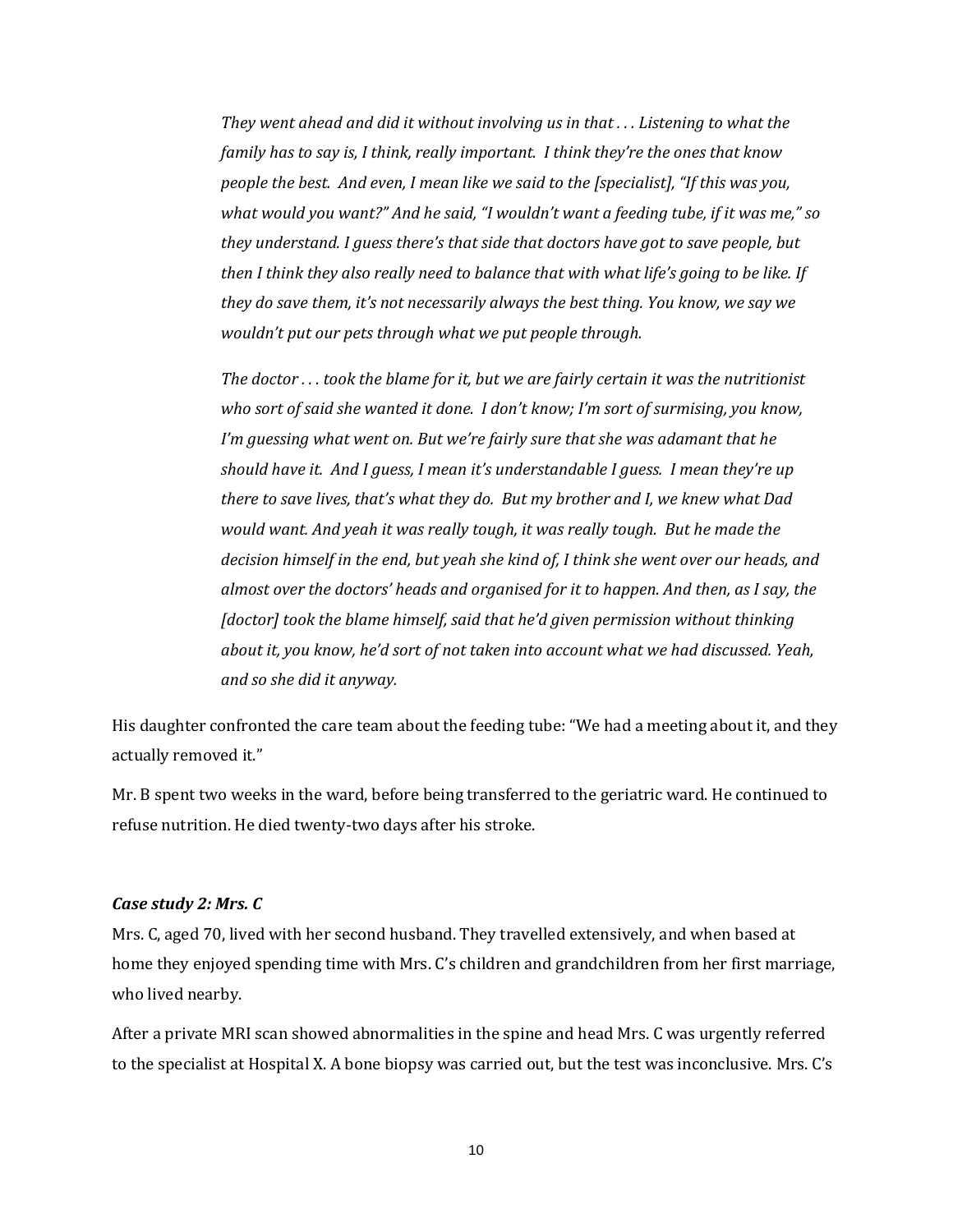husband explained, "They had bloody learners doing stuff, this was over Christmas, and they had learners doing it, and they didn't get the right samples, and so they showed nothing."

A further bone biopsy was taken. Mrs. C's husband said:

*It was done on a Friday afternoon, and a senior doctor came in to supervise it. He took the sample away which was Friday afternoon and it appears from a report I saw later that nothing was done with it till the Monday. It sat there over the weekend . . . [on Monday] we were expecting this result, and the four of us sat around the ward all day from morning rounds through to the afternoon, and the doctors never came around. It was three o'clock when [the family] went to the nurse's desk and said. "Where are [the doctors]? They were going to have this result for us today." . . . A lady [said], "Oh, we're waiting for a report from the pathologist," because the pathologist had got the biopsy. She came back with that story, and I thought, "Yeah, this is bloody typical." So she's just a number . . . we're just waiting; nobody's pushing anything, nobody's interested in getting on with it. They're just going through the numbers.*

Mrs. C died before the results were available. The final report sent to her GP indicated the medical staff had diagnosed her with large B cell lymphoma several days prior to her death.

Mr. C also described how upsetting it was to have Mrs. C's monitor alarm silenced, with no explanation. He recalled:

*They put a monitor on her, on one of these clips, which monitors the pulse rate and oxygenation and it kept alarming all the time because her pulse rate was actually very high. No nurse came here to do anything about her, after a while we, somebody went to the nursing station and asked them, told them about it and her nurse was on tea break or something, and so another nurse came in and left it connected but switched off the alarm. [We thought] this is great, this is bloody great." I said, "What's the point of having it on there?" . . . So it wasn't impressive. We weren't happy with the way things went in there. Maybe it was the holiday staffing that had a lot to do with it.* 

Overall, Mr. C was very unhappy with the treatment and care Mrs. C received. He explained:

*We weren't very happy, as a matter of fact, we almost sent in a formal complaint. We actually wrote one out and, but we sort of realised that she was probably too far advanced to be saved anyway . . . there was no urgency anywhere or no efficiency . . . I think she was*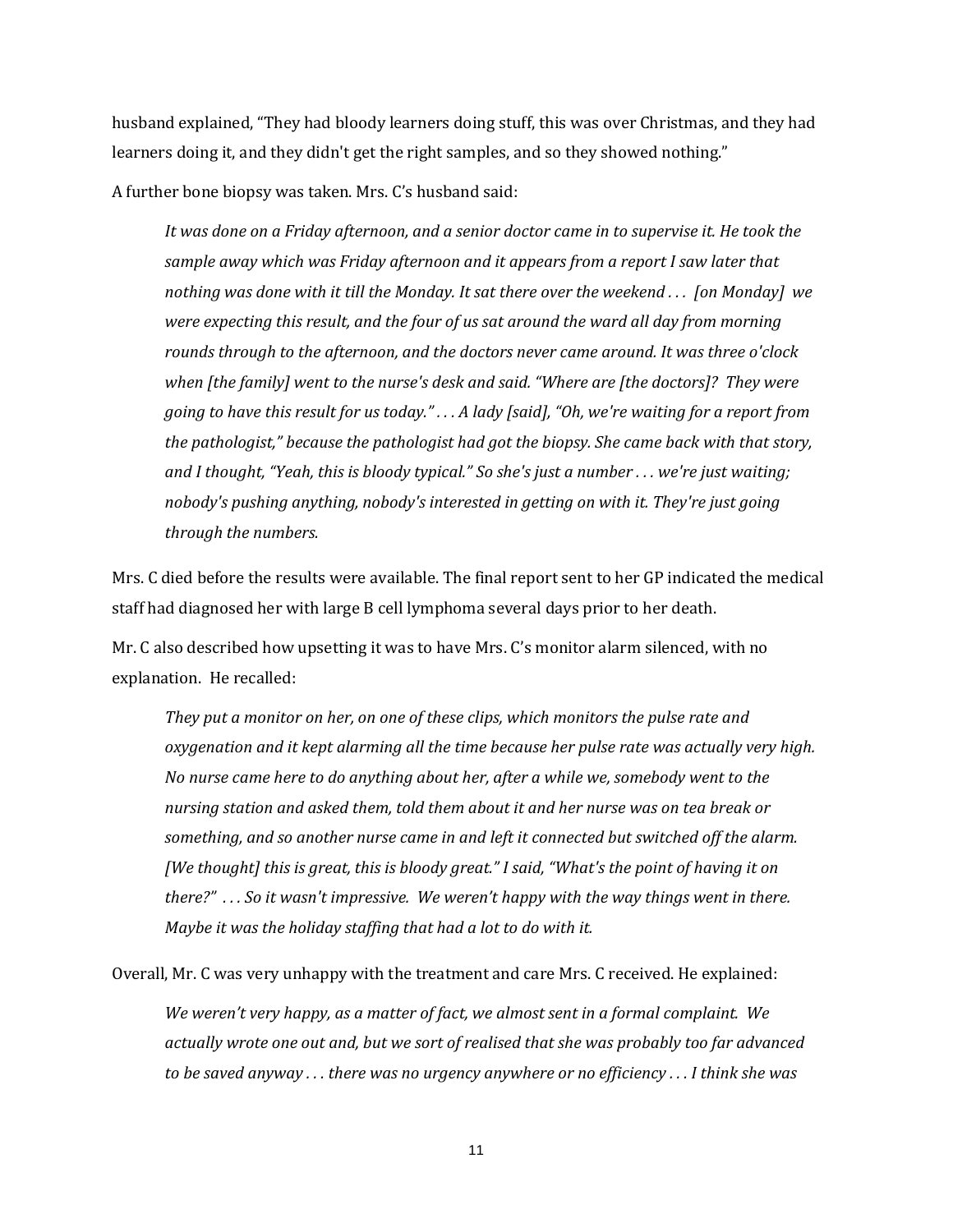*just a number that had to be accommodated. I don't think anybody was really keen to find out what the problem was, [they just] go through the routines.* 

Mr. C felt that his wife had experienced a "poor nursing standard." He also felt there had been a lack of communication around Mrs. C's diagnosis. Mr. C said:

*They never bloody told her what they were looking for. They told her, you know, what tests they were going to do, what they proposed to do and then she was quite happy to undergo any sort of tests that they wanted to do, no problem there. But they didn't clearly indicate where they were heading . . . They were being so careful; they were not going to say anything which could be wrong. In the end [her death from lymphoma] took us totally by surprise.*

This lack of direct communication meant that Mr. and Mrs. C did not pick up the subtext in the doctors' communication. Mr. C said:

*One thing we found a bit strange at the time, after the MRI scan when we went back to this [doctor], he, although he didn't tell us what we were probably looking at, just more tests, he referred us to [the] hospice people. He had a strong idea what was going on but he didn't tell us, really and we thought, "Hospice? We don't need flipping hospice!" . . . we didn't feel that we needed any sort of help at that stage. Well, we didn't need any help.*

However, the most upsetting event for Mrs. C's husband was following his wife's unexpected – to him – death. The hospital phoned the participant, in the early hours of the morning, to tell him his wife had died.

*. . . When we got there she'd been moved; her bed had been moved into a flipping linen closet, linen room and that was the best that they could [do], that's where we had to sit with her for the rest of the morning . . . I thought surely they've got; they could come up with a better arrangement than that. It was a bit bloody strange.*

The doctor who eventually came to talk to the family was not one who had treated Mrs. C. Mr. C recalled:

*The nursing staff said one of the doctors will come around, probably around eight o'clock and explain it to you. They showed up about ten, and it wasn't the doctor who had anything to do with her case, nothing to do with it whatsoever. Never met him before.*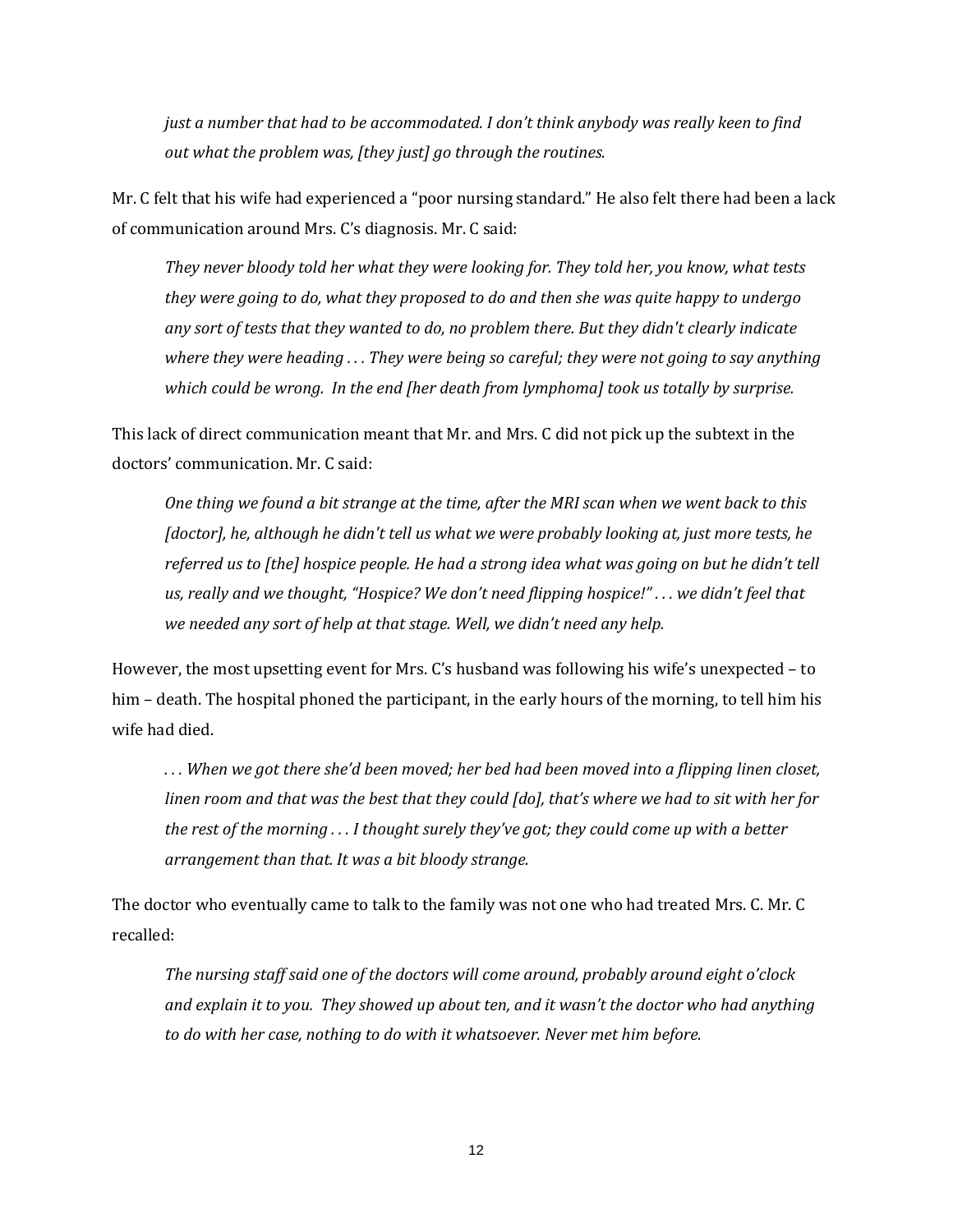When asked if the staff dealt with him or the family in a sensitive manner, he replied, "No, in that case, they did not, no, that was poor, that was pretty poor." However, when asked about the dignity shown to Mrs. C, the participant was positive:

# *[Interviewer]* **And so in the last two days of her life would you feel that she was treated with respect and dignity by the nurses always, most of the time, some of the time, never or you don't know?**

*Well probably most of the time, I suppose. I don't know, as far as respect and dignity is concerned, yes.*

# *[Interviewer]* **Would you say that she was treated with respect and dignity by the hospital nurses?**

*Generally, I think yes, just that this lapse about this bloody monitor was disappointing. But as far as her dignity and respect was concerned, yeah, I'd say they were.*

# *[Interviewer]* **Would you say some of the time or most of the time?**

*Most of the time actually.*

# *[Interviewer]* **And what about the doctors?**

*Yeah probably, in those terms, dignity, and respect, were probably all right, yes.*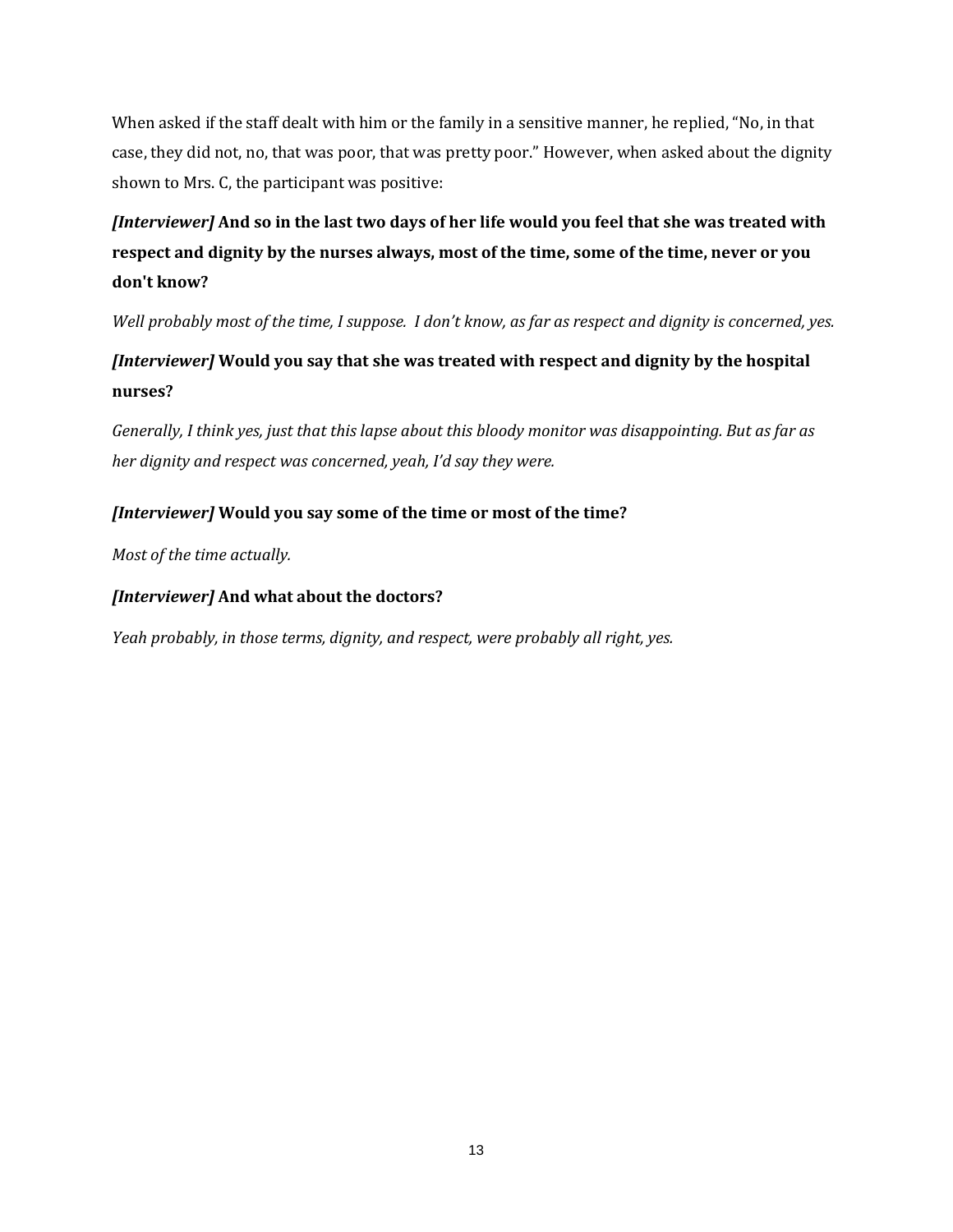#### **Discussion**

This paper explores how dignity is conceptualised by family carers responding to a questionnaire about the experiences of health care at the end-of-life. Our findings indicate that participants framed dignity in two main ways; first, as a quality of emotional connection maintained in the interpersonal reaction between an individual health care provider and the healthcare recipient or their family. Such a framing equates to health care staff producing Hochschild's notion of emotional labour that involves workers, as an aspect of their job, displaying socially desired emotions (Hochschild 2012). In this understanding patients and their families may interpret "skilled performances" of a nurse's "smiliest happiest face" (Bolton 2001, p. 93) as care that upholds dignity.

Second, participants regarded dignity as the adequate performance of specific physical care tasks such as turning, washing, cleaning and checking on the patient. For participants, the idea that dignity is related to systemic aspects of medical care, such as the pressure to transfer patients from the overcrowded emergency department to full wards, long-standing underfunding and understaffing, the importance of hospital administrators meeting financial targets (Reid 2012; Cohen & Ezer 2013) was subsumed. Health care workers' overt affective displays and task performance took precedence as markers of dignity.

Culturally-specific meanings both of dignity and good end-of-life care were evident from our analyses. For example, for Māori whānau, dignified care involved the care environment being able to accommodate the number of whānau members who wanted to be present; an environment that allows whānau to practice their care customs is critical (Moeke-Maxwell T, Waimarie Nikora L and Awekotuku T 2014). This finding supports Street and Kissane's (2001) positioning of dignity as socially constructed and individually mediated. The need for methods which are flexible enough to capture these complexities in how people experience dignity within healthcare settings has also been identified by Frey et al., in their examination of cultural considerations related to the VOICES questionnaire (Frey et al. 2017).

What was clear in participants' accounts was that they did not necessarily associate being treated with dignity with being treated well. Such a finding suggests that a self-reported rating of being treated with dignity on the VOICES questionnaire may mask significant dissatisfaction with care. This care could include treatment that does not accord with professional definitions of dignity, such as its significance to quality end-of- life care or its status as a concept relating to basic humanity (Anderberg et al, 2007; World Health Organization, 2011). This not only raises concerns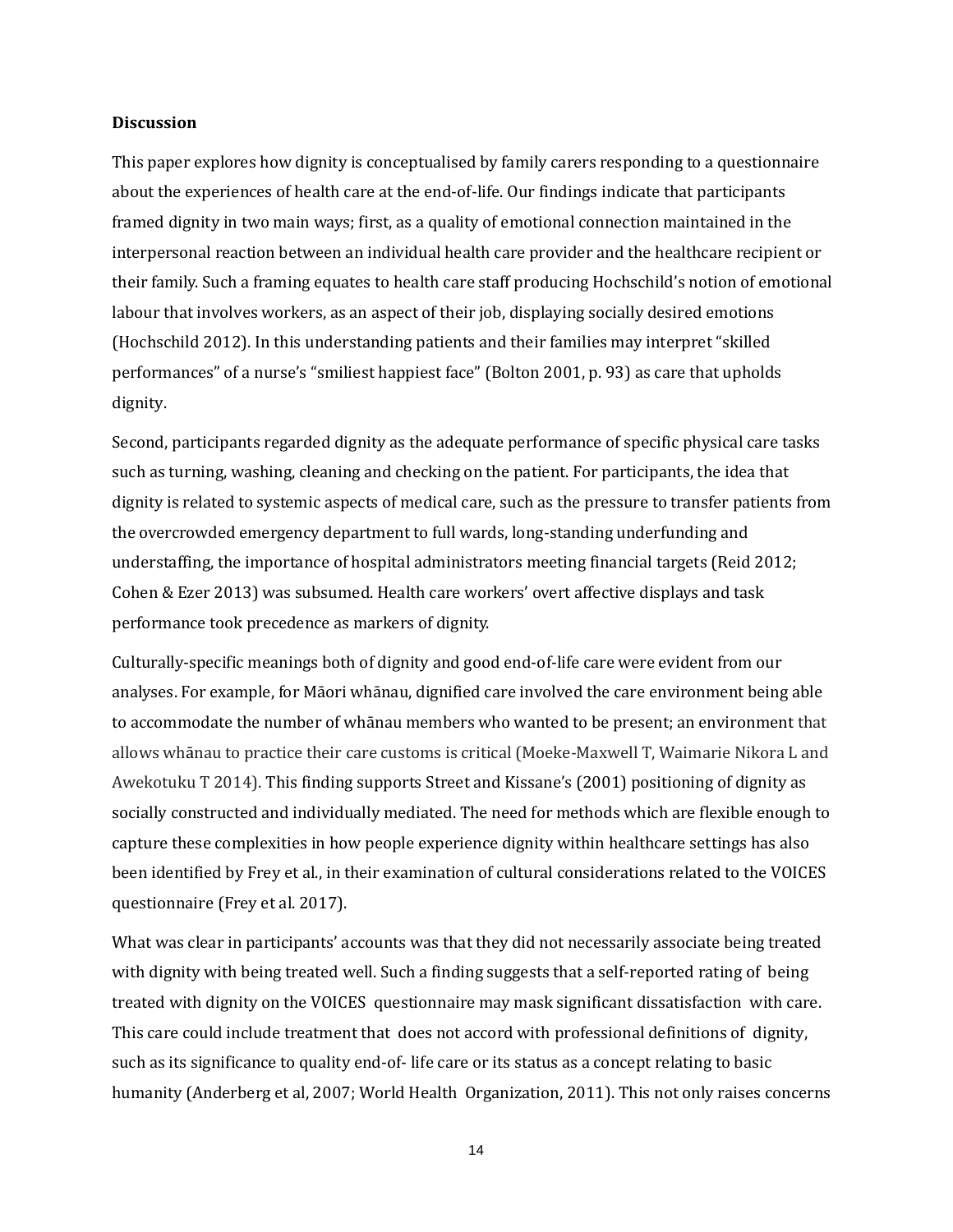regarding the interpretation of patients' and family members' self-reports of dignity in care, but also suggests that users of health care services may ascribe to a different meaning of dignity than health care professionals. Given the general acceptance that involving service users can support more patient-centred services, policy and research (Cook and Klein, 2005; Kemp, 2010), it is timely to recommend that similar processes are used to interrogate the key concept which underpins them.

Our findings have significant practical implications, particularly for methods of capturing service users' experience of end-of-life care. Most fundamentally, they indicate that reliance on quantitative closed-question survey tools to capture experiences of dignity is problematic. Our immediate response to this within the context of the NZ version of the VOICES questionnaire we have been developing was to add a free text box and invite participants to describe their reasons for describing care as dignified (or not). However, this obviously complicates analysis. New computerbased methods may help address the need to collect both quantitative and qualitative data regarding service user experience of dignity. Indeed, Gibbons et al. (2016, n.p.) have found that "machine learning algorithms can classify open-text feedback of doctor performance into multiple themes derived by human raters with high performance."

Although this study was conducted within the context of end-of-life care, it is likely that the findings have applicability in other areas. They support the conclusions of a recent primary care based study of GP/patient interactions that "positive responses on patient experience questionnaires can mask important negative experiences which patients describe in subsequent interviews" and, like them, we would also urge caution in the interpretation of any scoring of patient experience (Burt et al. 2017, p. 1).

#### *Strengths and limitations of the study*

Family members involved in the care of their relatives at the end-of-life are uniquely placed to offer insights about the experiences. However, the reliance on retrospective data from family carers means that the views of the deceased may not be expressed as they wished. These interviews were carried out in a large city in New Zealand, during the piloting of the UK VOICES survey tool. Similar results may not necessarily be found in other countries, although our findings are consistent with studies in other countries which have identified limitations in relying on surveys to capture the patient experience of health care (Salisbury et al, 2010; Baldie et al, 2018)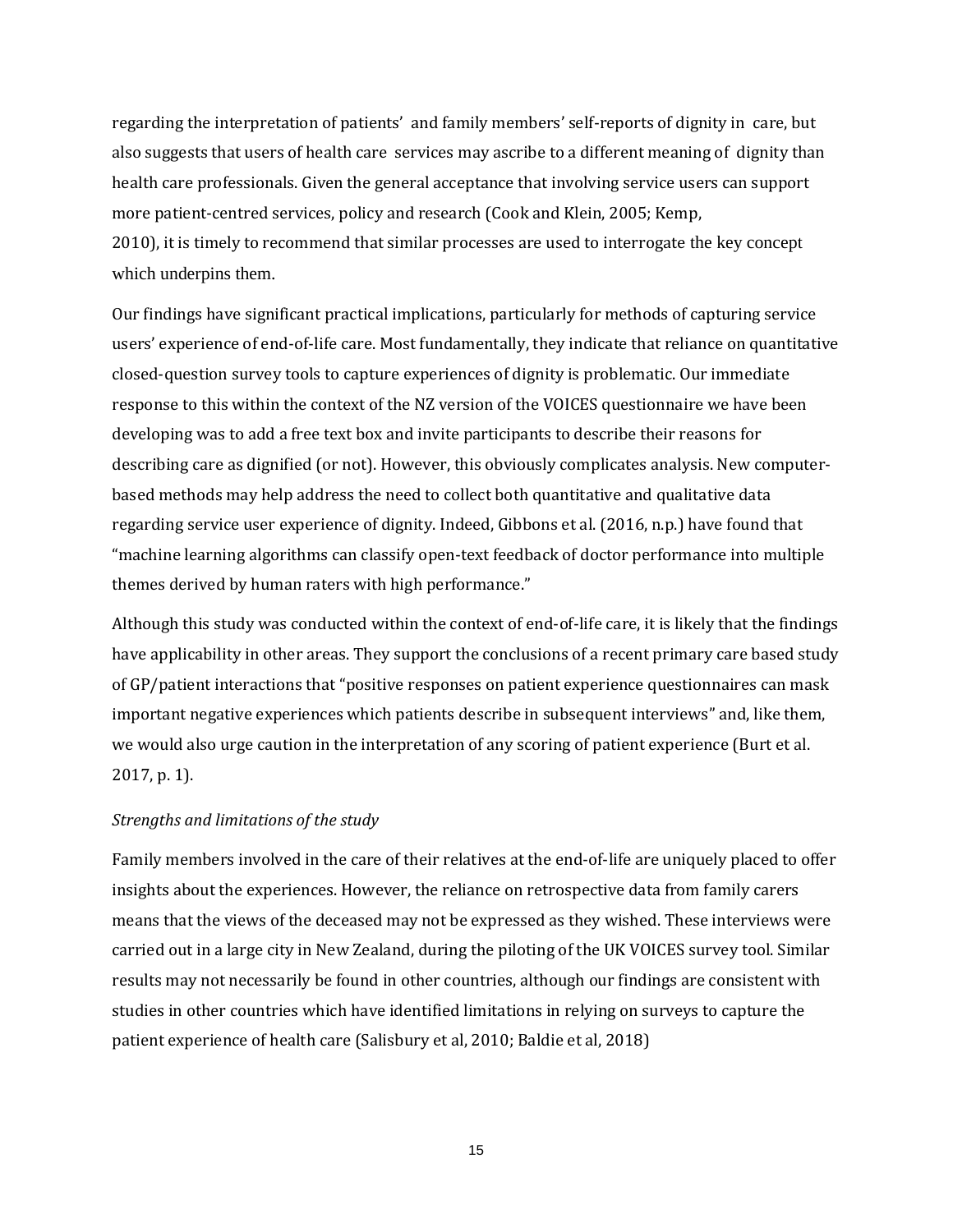## **Conclusion**

A key focus of contemporary healthcare is patient-centered care that treats people with dignity. However, this study identifies an apparent disconnect between lay and professional understandings of dignity within a palliative care context. The limitations of capturing self-reports of dignity in care provided to patients and families using survey methods alone were also highlighted, and we advocate consideration of multiple, complementary, approaches to gathering consumer experiences of end-of-life care.

# **Key Points**

- Dignity is a fundamental tenet of palliative care and is considered a key indicator of good end-of-life practice
- Discrepancies exist between lay and professional understandings of dignity in a palliative care context

Survey methods are limited in their ability to capture self-reports of dignity in care

 Multiple, complementary approaches to survey methods are required to better capture patient and family experiences of end-of-life care

# **CPD reflective questions**

- How do you define dignity in the end-of-life context for your patients?
- How do you think your definition might align with or vary from the experiences of patients and families in your care?
- Give some examples from your practice of end-of-life life care that has upheld the dignity of patients and their families in a culturally-appropriate way.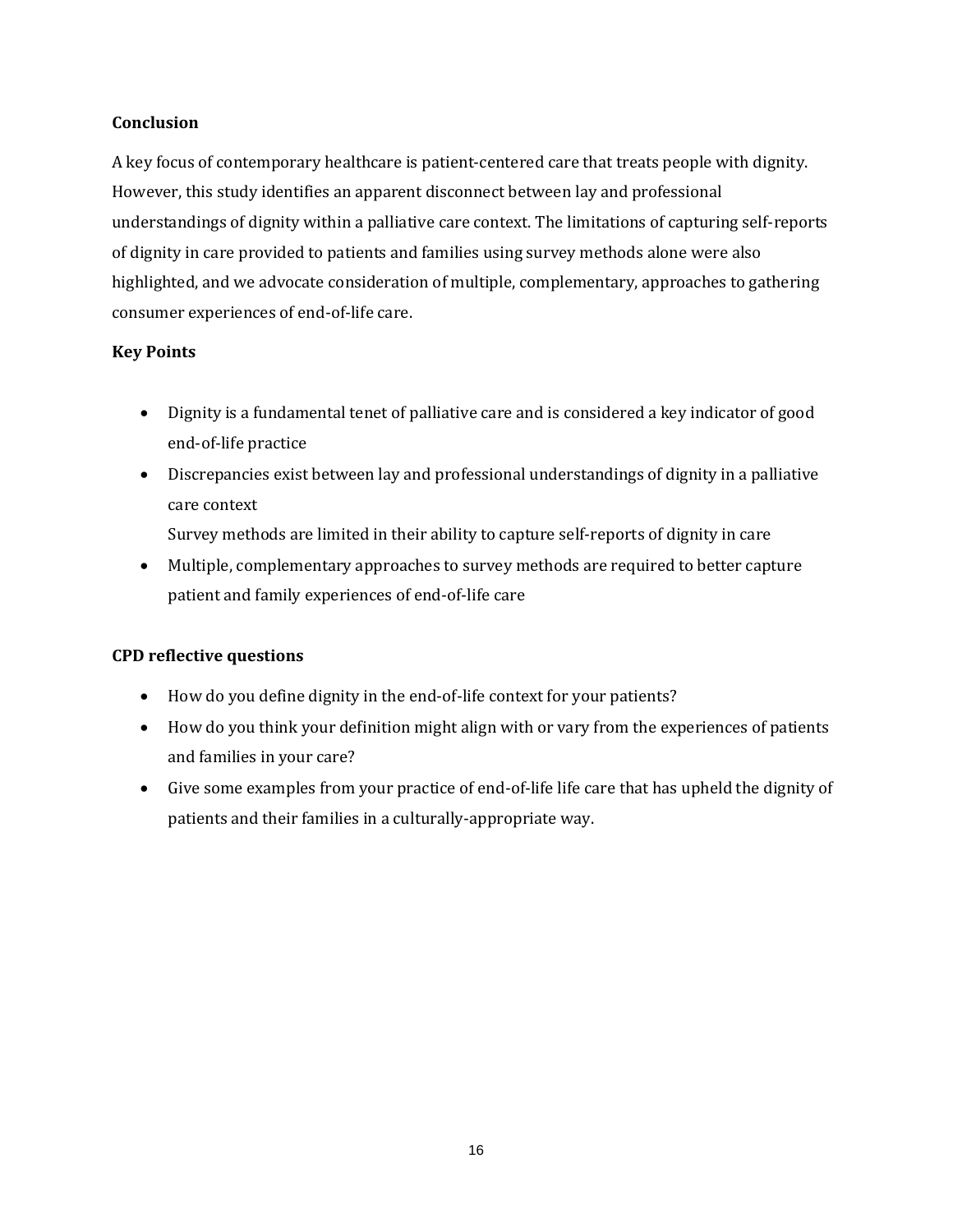## **References:**

Addington-Hall JM and McCarthy, M (1995) Regional study of care for the dying: Methods and sample characteristics. Palliat Med 9: 27-35.

Addington-Hall J. and O'Callaghan A (2009) A comparison of the quality of care provided to cancer patients in the UK in the last three months of life in in-patient hospices compared with hospitals, from the perspective of bereaved relatives: Results from a survey using the VOICES questionnaire. Palliat Med 23(3): 190-7.

Anderberg P, Lepp M, Berglund A and Segesten K (2007) Preserving dignity in caring for older adults: A concept analysis. J Adv Nurs 59(6): 635-43.

Andersson S Lindqvist O, Fürst C and Brännström M (2017) End-of-life care in residential care homes: A retrospective study of the perspectives of family members using the VOICES questionnaire. Scan J of Caring Sci 31(1): 72-84.

Baillie L (2009) Patient dignity in an acute hospital setting: A case study. Int J Nurs Stud 46(1): 23- 37.

Baldie D, Guthrie B, Entwistle V, Kroll T. Exploring the impact and use of patients' feedback about their care experiences in general practice settings—a realist synthesis. Family Practice. 2017. <https://doi.org/10.1093/fampra/cmx067>

Bolton S (2001) Changing faces: Nurses as emotional jugglers. Sociol Health Illn 23(1): 85-100.

Braun V and Clarke V (2006) Using thematic analysis in psychology. Qual Res Psychol 3(2): 77-101.

Burt J, Newbould J, Abel G, Elliott M, Beckwith J, Llanwarne N et al. (2017) Investigating the meaning of 'good' or 'very good' patient evaluations of care in English general practice: A mixed methods study. BMJ Open 7 doi:10.1136/bmjopen-2016-014718

Cook G and Klein B (2005) Involvement of older people in care, service and policy planning. *Int J*  Older People Nurs 14(3a) 43-7.

Costantini M, Pellegrini F, Di Leo S, Beccaro M, Rossi C, Flego, G et al. (2014) The Liverpool Care Pathway for cancer patients dying in hospital medical wards: A before-after cluster phase II trial of outcomes reported by family members. Palliat Med 28(1): 10-17.

Department of Health (UK) (2008) End of life care strategy: Promoting high-quality care for adults at the end of their life. Department of Health, London.

Ezer T and Cohen J (2013) Human rights in patient care: A theoretical and practical framework. Health Hum Rights 15(2): 7-19.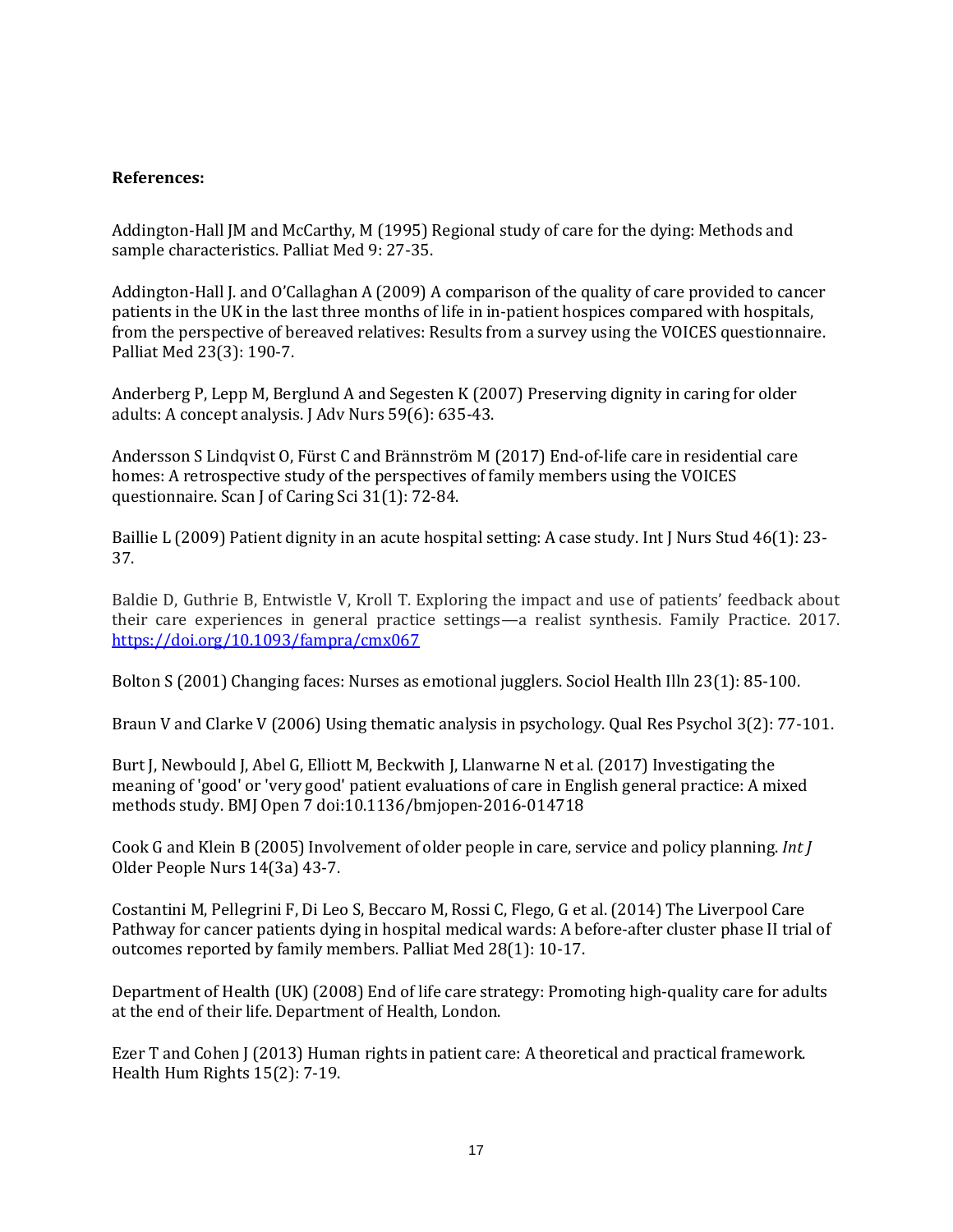Gibbons et al. (2016) Supervised machine learning algorithms can classify open-text feedback of doctor performance with human-level accuracy. J. Med. Internet Res 9(3 e65): 1-12.

Frey R, Williams L, Trussardi G, Black S, Robinson J, Moeke-Maxwell T and Gott M (2017) The Views of Informal Carers' Evaluation of Services (VOICES): Toward an adaptation for the New Zealand bicultural context. Palliat Support Care 15(1): 67-76.

Hancock DR and Algozzine R (2017) Doing case study research, 3rd edn, Teachers College Press, New York.

Hochschild A (2012) The managed heart: Commercialization of human feeling, 3rd edn, University of California Press, Los Angeles.

Hughes R, Saleem T and Addington-Hall J. (2005) Towards a culturally acceptable end-of-life survey questionnaire: A Bengali translation of VOICES. Int J Palliat Nurs 11(3): 116-23.

Kemp P (2010) Introduction to mental health service user involvement. In Weinstein J, ed. Mental health, service user involvement, and recovery. Jessica Kingsley, London: 15-29.

Kennedy G (2016) The importance of patient dignity in care at the end of life. Ulster Med J, 85(1): 45-8.

Moeke-Maxwell T, Waimarie Nikora L and Awekotuku T (2014) End-of-life care and māori whānau resilience. Mai J 3: 140-152.

Palliative care for older people: Better practices (2011) World Health Organization, Copenhagen.

Pringle J, Johnston B and Buchanan D (2015) Dignity and patient-centered care for people with palliative care needs in the acute hospital setting: A systematic review, SAGE Publications, London.

Quinn B and Thomas K (2017) Using the Gold Standards Framework to deliver good end of life care. Nurs. Manag 23(10): 20-25.

Reid J (2012) Respect, compassion, and dignity: The foundations of ethical and professional caring. J Perioper Pract 22(7): 216-9.

Salisbury C, Wallace M, Montgomery A. Patients experience and satisfaction in primary care: secondary analysis using multilevel modelling. BMJ. 2010; 341:c5004 doi:10.1136/bmj.c5004

Seow H, Bainbridge D, Brouwers M, Pond G and Cairney J (2017) Validation of a modified VOICES survey to measure end-of-life care quality: The caregiver voice survey. BMC Palliat Care 16: 1-8.

Singleton R and Straits B (2001) Survey interviewing in Gubrium J and Holstein J, eds. Handbook of interview research: Context and method. Sage, Thousand Oaks: 59-82.

Solomon BK, Wilson KG, Henderson PR, Poulin PA, Kowal J and McKim DA (2016) Loss of dignity in severe chronic obstructive pulmonary disease. J Pain Symptom Manage 51(3): 529-37.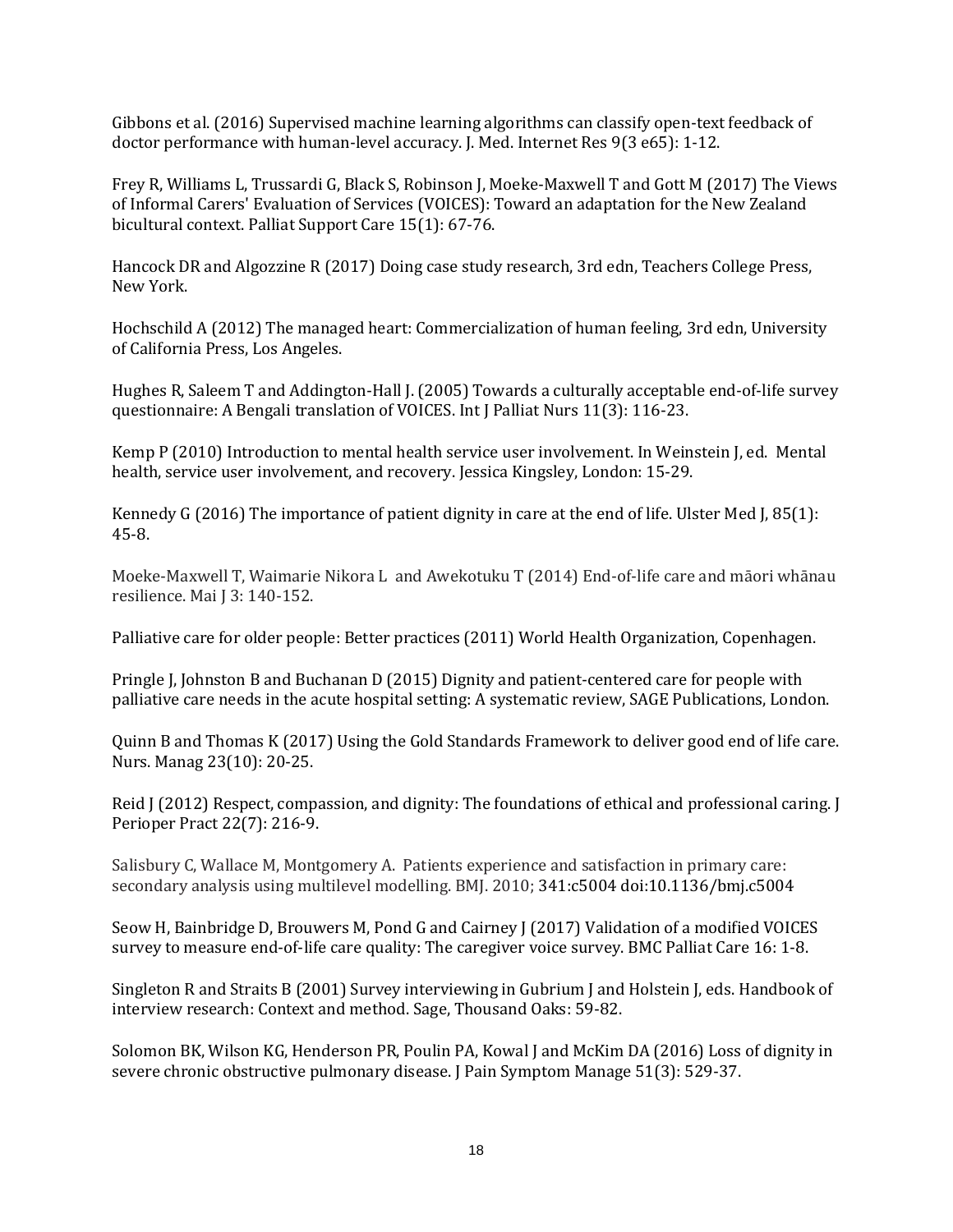Street, AF and Kissane DW (2001) Constructions of dignity in end-of-life care. J Palliat Care 17(2): 93-101.

Trussardi G and Gott, M (2015) Clarification of the common aspects of dignity in end-of-life care Evid Based Nurs 18(3): 76.

van Gennip IE, Pasman, HRW, Oosterveld-Vlug MG, Willems DL and Onwuteaka-Philipsen BD (2015) Dynamics in the sense of dignity over the course of illness: A longitudinal study into the perspectives of seriously ill patients. Int J Nurs Stud 52(11): 1694-704.

World Health Organization (2011) WHO better practices for older people. World Health Organization, Copenhagen.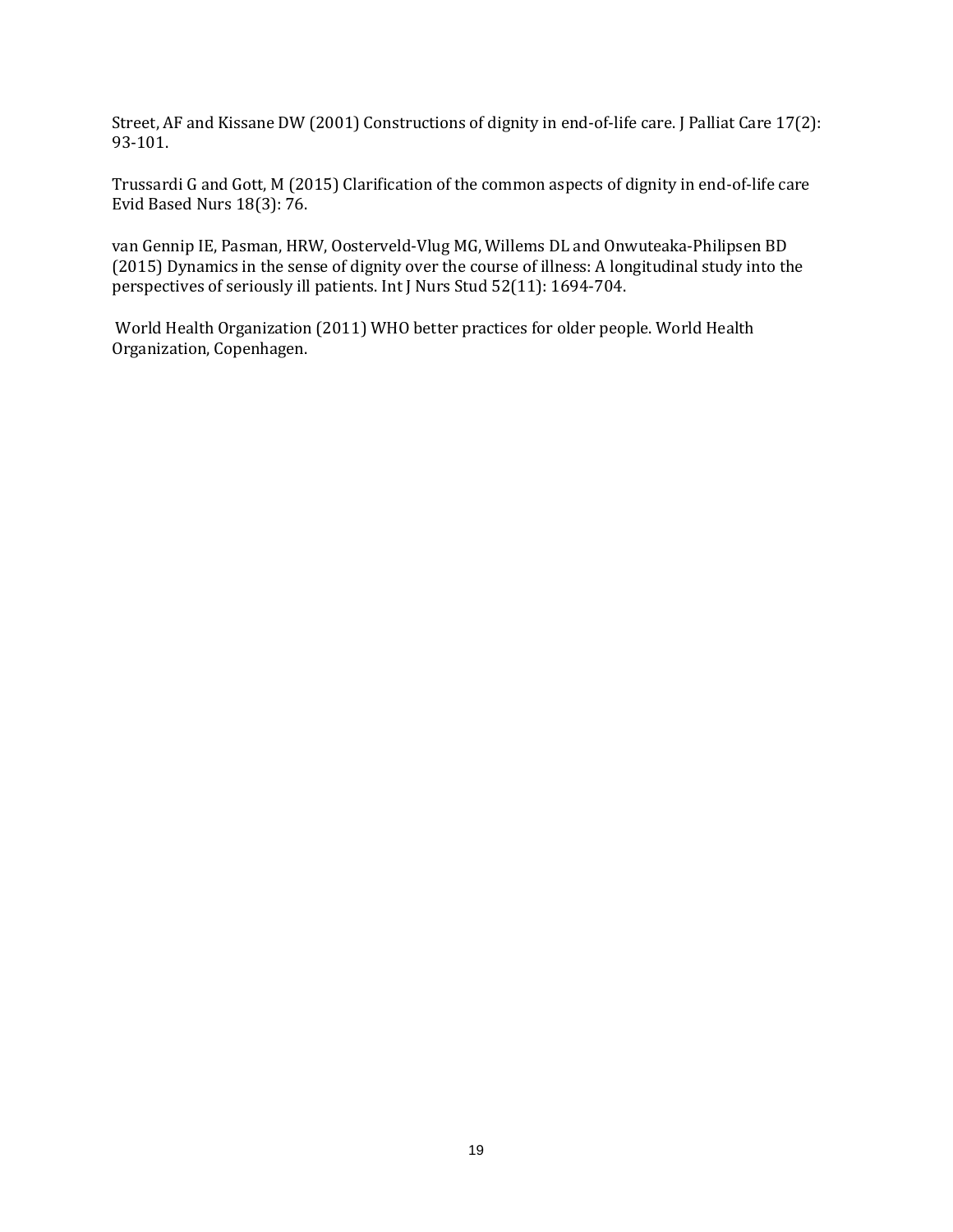| Interview    | Gender | Age Group Ethnicity |             | Relationship to<br>deceased |
|--------------|--------|---------------------|-------------|-----------------------------|
| $\mathbf{1}$ | Male   | 60-69               | Māori       | Child                       |
| 2            | Male   | 70-79               | European    | Spouse                      |
| 3            | Female | 50-59               | Indian      | Child                       |
| 4            | Male   | 30-39               | European    | Friend                      |
| 5            | Female | 70-79               | European    | Spouse                      |
| 6            | Female | 40-49               | European    | Child                       |
| 7            | Female | 70-79               | NZ European | Spouse                      |
| 8            | Male   | $80 +$              | European    | Sibling                     |
| 9            | Male   | $80+$               | Māori       | Spouse                      |
| 10           | Male   | 40-49               | NZ European | Child                       |
| 11           | Female | 70-79               | NZ European | Spouse                      |
| $12*$        | Male   | 30-39               | Māori       | Child                       |
| 13           | Male   | 50-59               | Māori       | Friend                      |
| 14           | Female | $80+$               | European    | Spouse                      |
| 15           | Female | 60-69               | European    | Spouse                      |
| 16           | Male   | 60-69               | European    | Spouse                      |
| 17           | Female | 50-59               | Indian      | Child                       |
| 18           | Male   | 60-69               | European    | Child                       |
| 19           | Male   | 70-79               | European    | Spouse                      |
| $20*$        | Female | 70-79               | Māori       | Spouse                      |
| $21*$        | Female | 40-49               | Māori       | Sibling                     |

**Table 1: Participant characteristics**

\*Interviews included Māori whānau (family, including extended family) other than the participant listed.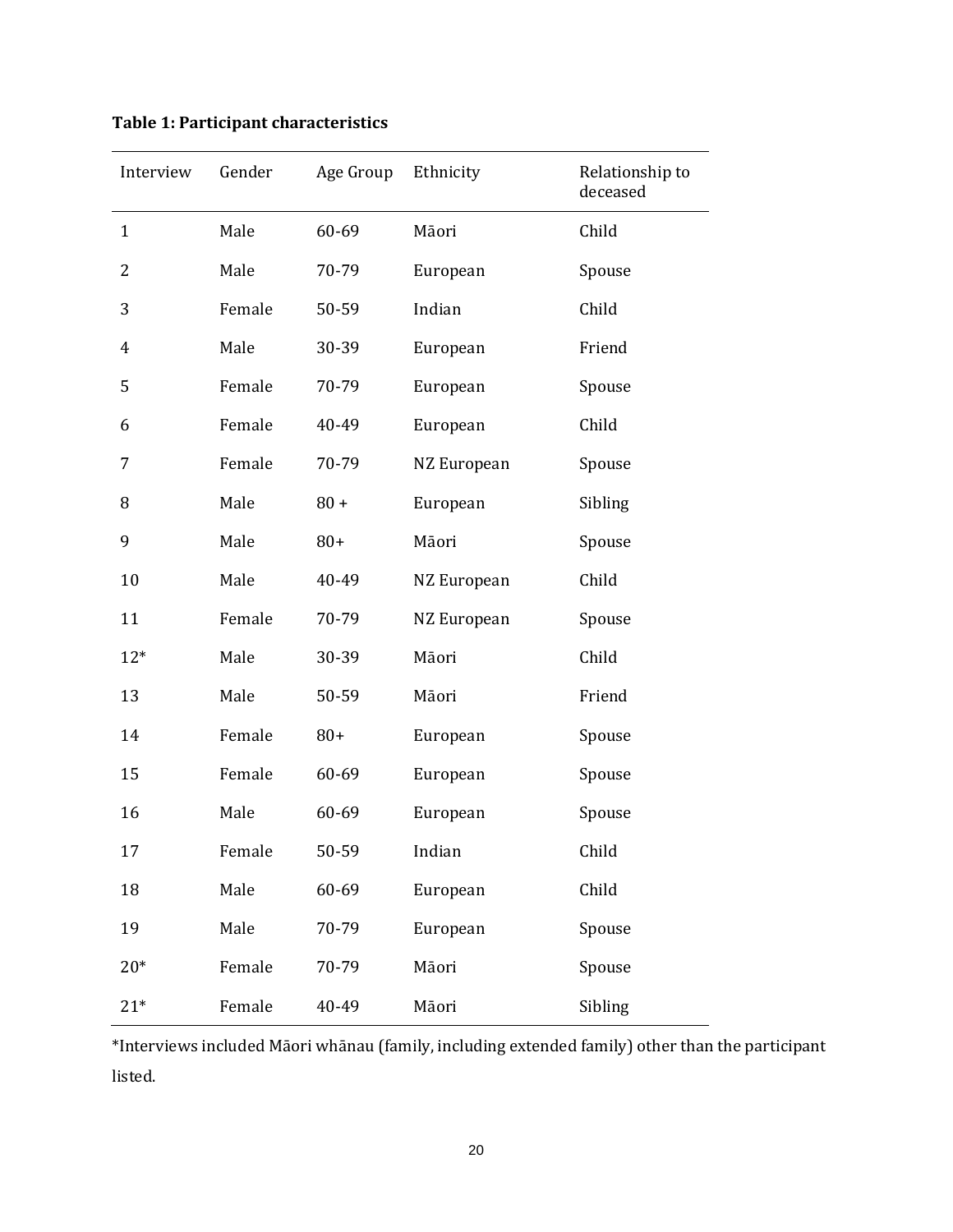**Table 2: Characteristics of deceased**

|                                                        | Total          | $\%$ |
|--------------------------------------------------------|----------------|------|
| Gender                                                 |                |      |
| Male                                                   | 10             | 50   |
| Female                                                 | 10             | 50   |
|                                                        |                |      |
| Age                                                    |                |      |
| 50-59                                                  | $\overline{2}$ | 10   |
| 60-69                                                  | 3              | 15   |
| 70-79                                                  | 9              | 45   |
| $80+$                                                  | 6              | 30   |
| Ethnicity                                              |                |      |
| New Zealand European/European                          | 15             | 75   |
| Māori / Māori & European                               | 3              | 15   |
| Indian                                                 | $\overline{2}$ | 10   |
| <b>Illness duration</b>                                |                |      |
| Not Ill Died Suddenly                                  | $\mathbf{1}$   | 5    |
| < 24 Hours                                             | $\mathbf{1}$   | 5    |
| 1 day or more, less than one month                     | 4              | 20   |
| 1 month or more, less than 6 months                    | 3              | 15   |
| 6 months or more, less than 1 year                     | $\mathbf{1}$   | 10   |
| Longer than one year                                   | 9              | 45   |
| Time spent at home during the last 3 months<br>of life |                |      |
| Some time                                              | 16             | 80   |